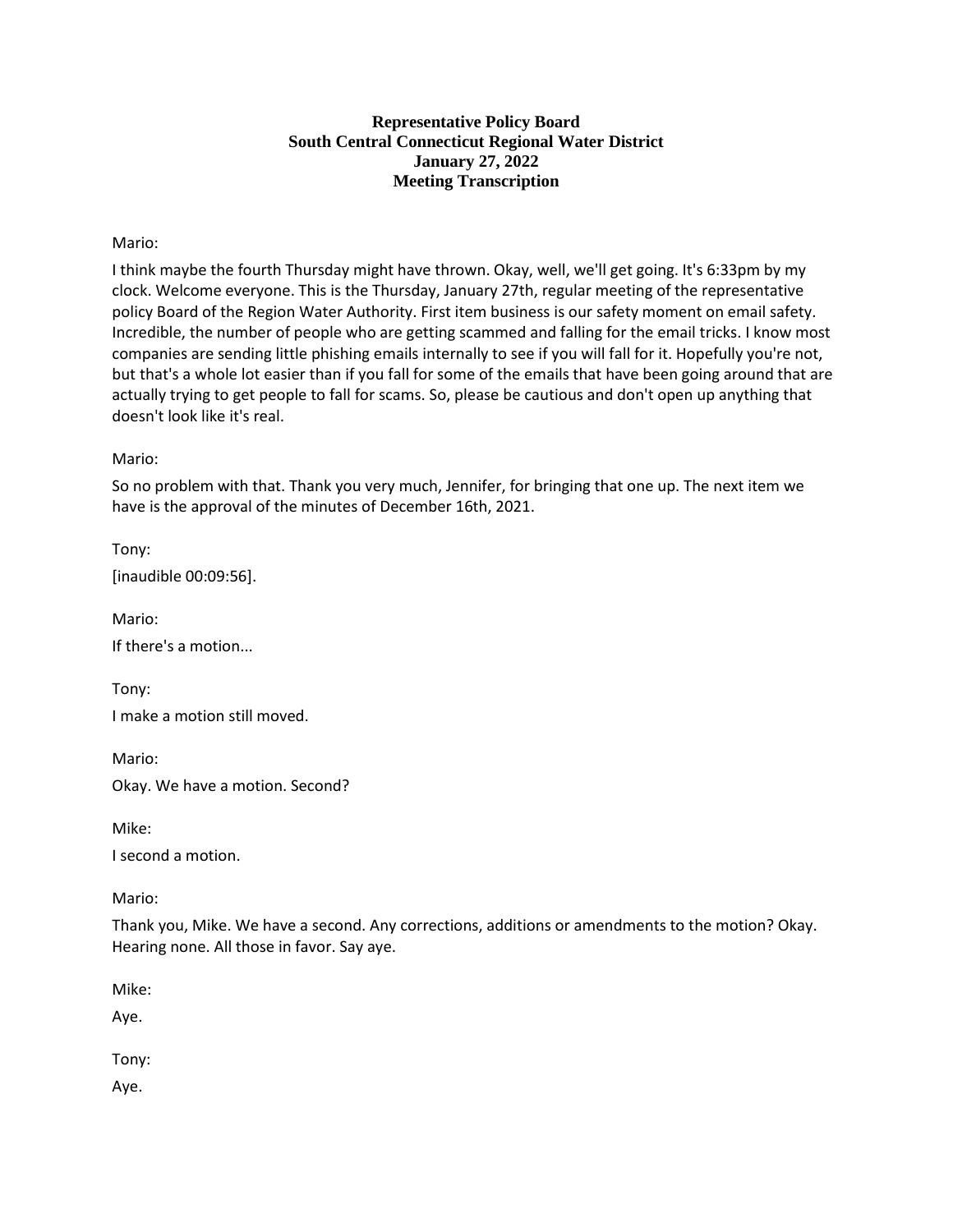Greg:

Aye.

Mario: All opposed? abstaining.

Brian: Abstain. That's Brian.

## Mario:

Brian. Very good. Thank you all. We're going to move on to communications and I just wanted to give you a little bit of an update very quickly. Jennifer has been diligently working with you all to try and get up to speed on teams. If you aren't using that, we're going to stay on the zoom platform for the RPB through the month of February. And the reason that we're doing that is I'm a little nervous with the public hearing, we have coming up at the end of February; presumably if you vote that through. I want to make sure that we have everyone is comfortable with working in that platform. And Jennifer's comfortable throwing people out just in case she needs to. And she's had a lot of good bouncer lessons with zoom. We're going to do that through February. And then in March, we'll be transitioning into teams. So you still have time to get your lessons in.

# Mario:

And we are working on a hybrid solution that Prim is working on diligently. And hopefully we'll get that moving along soon. And then as the numbers adjust throughout the state in Connecticut and New Haven, especially, we'll start to look at bringing some people back in for meetings. You all should have patience and play it by ear and, and we'll see how things go. That's a little bit of an update. If anyone has any questions, then we'll move on. The mileage rate when we get to that point, or if you're in the land use committee and you go on all those great field trips, mileage rate is now .585 cents per mile. Make sure from January 1, on you make that adjustment on your reports and the RPB-4 report was included in your package. I believe it was going through with the finance committee and there's any major questions. Otherwise, please be happy to bring it up with finance.

## Mario:

Thank you. Speaking of finance, I did get a text back from Tim and he forgot that he has a meeting tonight at seven. He's not attending. We do have a motion that was sent out on the finance committee's recommendation on completeness and process for the authority's application on the Lake Gaillard water treatment plant: the clarifiers recycled pump station, concrete restoration project heating bit, ventilating air conditioning, and also electrical. If you recall with discussions, the management is putting together grouping projects at the same location to try and get economies of scale by having the disruption happen at once instead of a bunch of small projects that you have to manage each one independently. So, and this way we see kind of what's going on as opposed to little bits and drips and drabs, here and there. This is the resolution on your screen. If you'd like I could read through it, or if anyone would like to waive the reading of the resolution. We have to do that.

## Jennifer:

I'll make a motion to wave the reading of the resolution accepted as shown.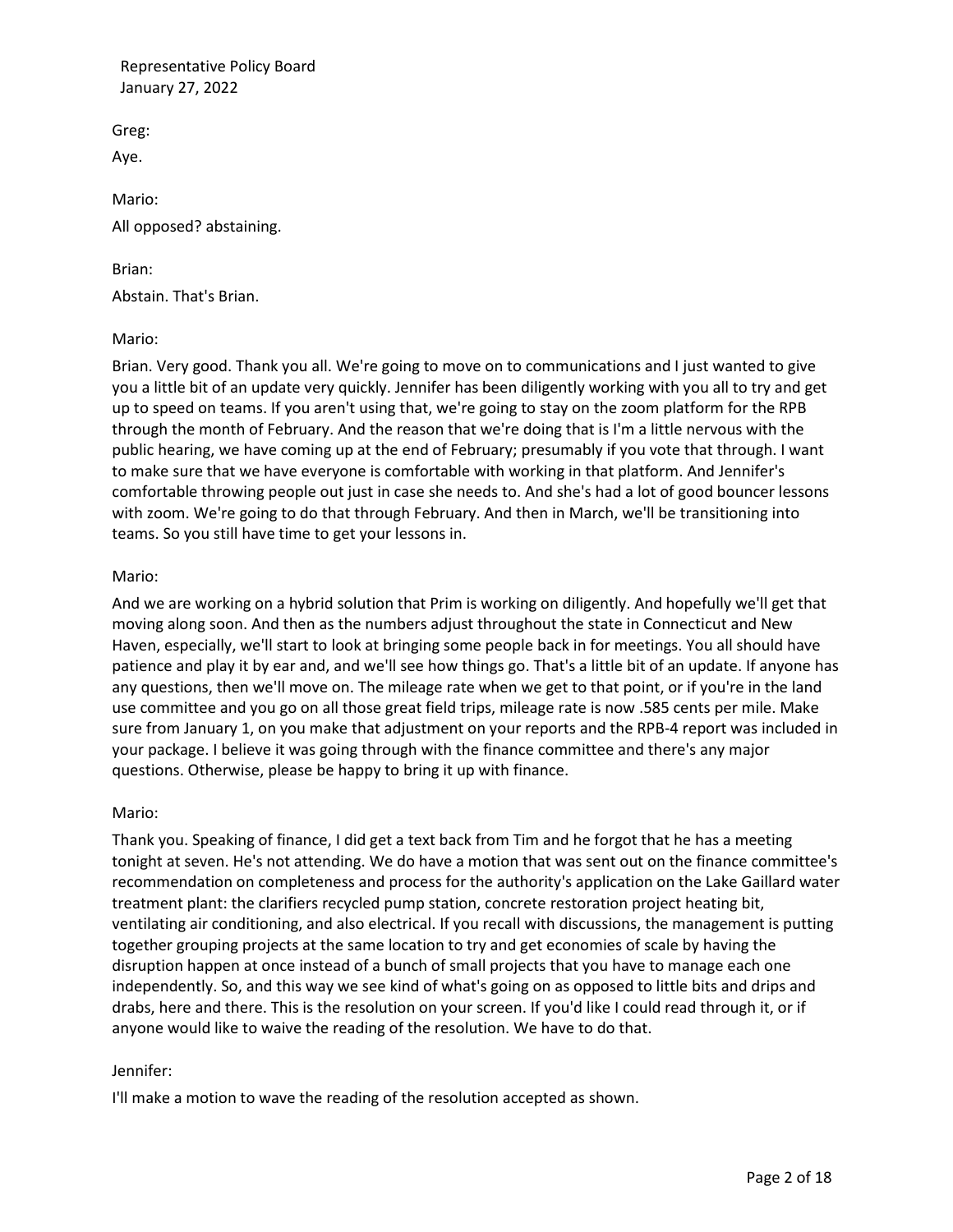Jay:

Hold second.

Mario:

Jay seconded. Okay. All those in favor? Waving the reading.

Jay:

Aye.

Tony:

Aye.

Greg:

Aye.

Mario:

Okay. Anyone opposed? Is there a motion to accept the resolution as shown?

Jamie:

I'll make the motion to accept the resolution as shown.

Mario:

Thank you, Jamie. Second?

Steve:

I'll second.

Mario:

Is that Steve?

Steve:

Steve? Yeah.

Mario:

Steve. Okay. Second. Discussion on the resolution. Okay. Hearing none. All those in favor.

Mike:

Aye.

David:

Aye.

Jamie: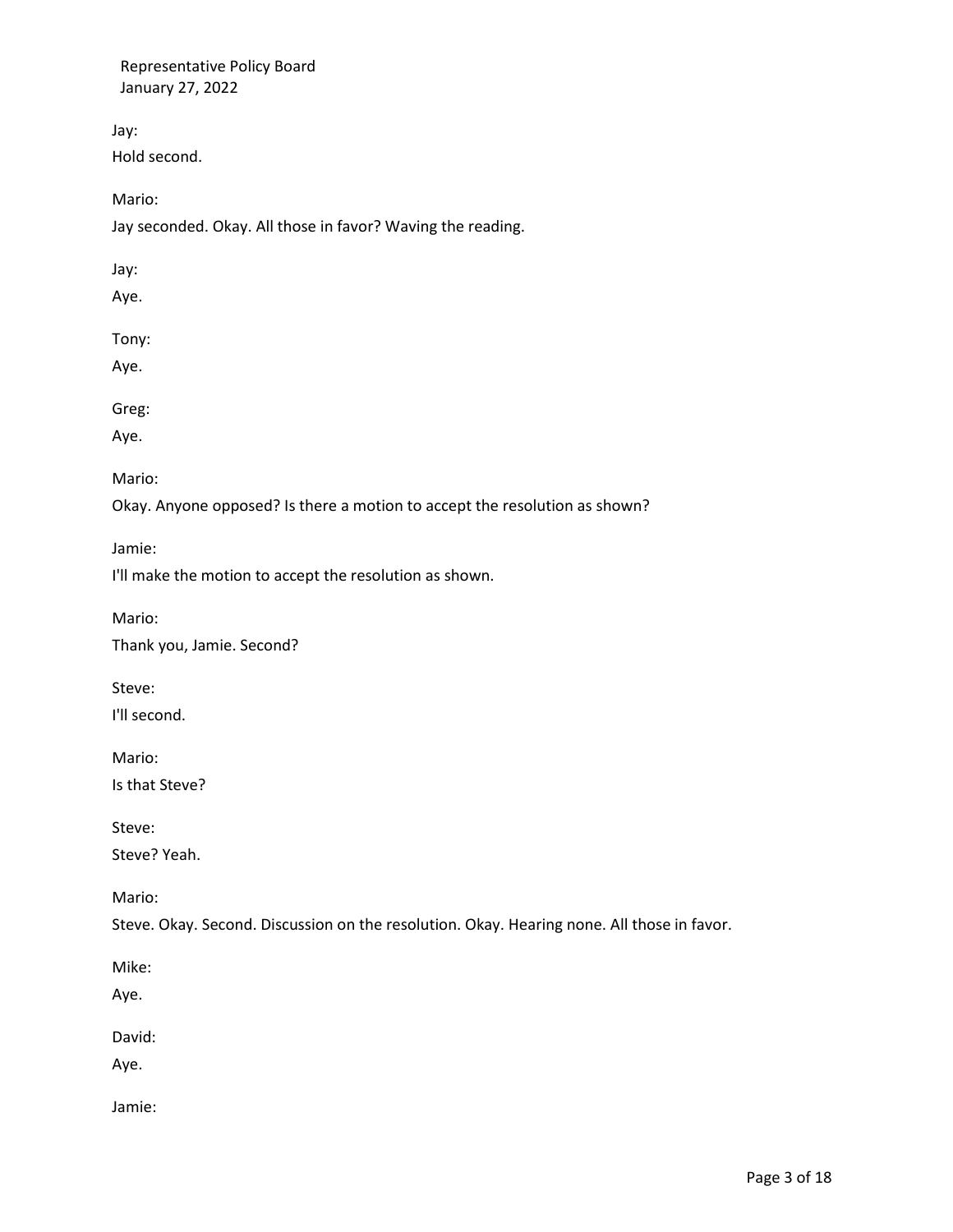Aye.

Mario:

Opposed. And abstaining. Okay. Jamie, you must recover because we will need you to preside over the meeting next February when we have the public hearing. So thank you for volunteering for that. Hopefully the medications wear off by then. We have the RPB fourth quarter compensation for 2021.

Mr. Clifford:

So move it found substantially, correct.

Mario:

Thank you, Mr. Clifford, is there a second?

Greg: I second, from Greg.

Mario:

Okay. We had a second. Thank you, Greg. Any additions, corrections, amendments? All those in favor, signified by saying aye.

Greg:

Aye.

Jamie:

Aye.

Mario:

Opposed and abstaining. Okay. Thank you very much. That's all the business items we have. Finance committee, I would ask Tim, but he's not here. Was there a deputy finance committee member to give highlights?

Charles:

I would simply refer to the minutes as drafted.

Mario:

Yes. Okay. If anyone had any questions on the minutes that were distributed? We'll give Tim twice as hard a time next month when he comes back, if that's acceptable to you, Tom?

Tom:

It most certainly is.

Mario:

All right. So land use committee. We have a pinch hitter, Mr. Harvey.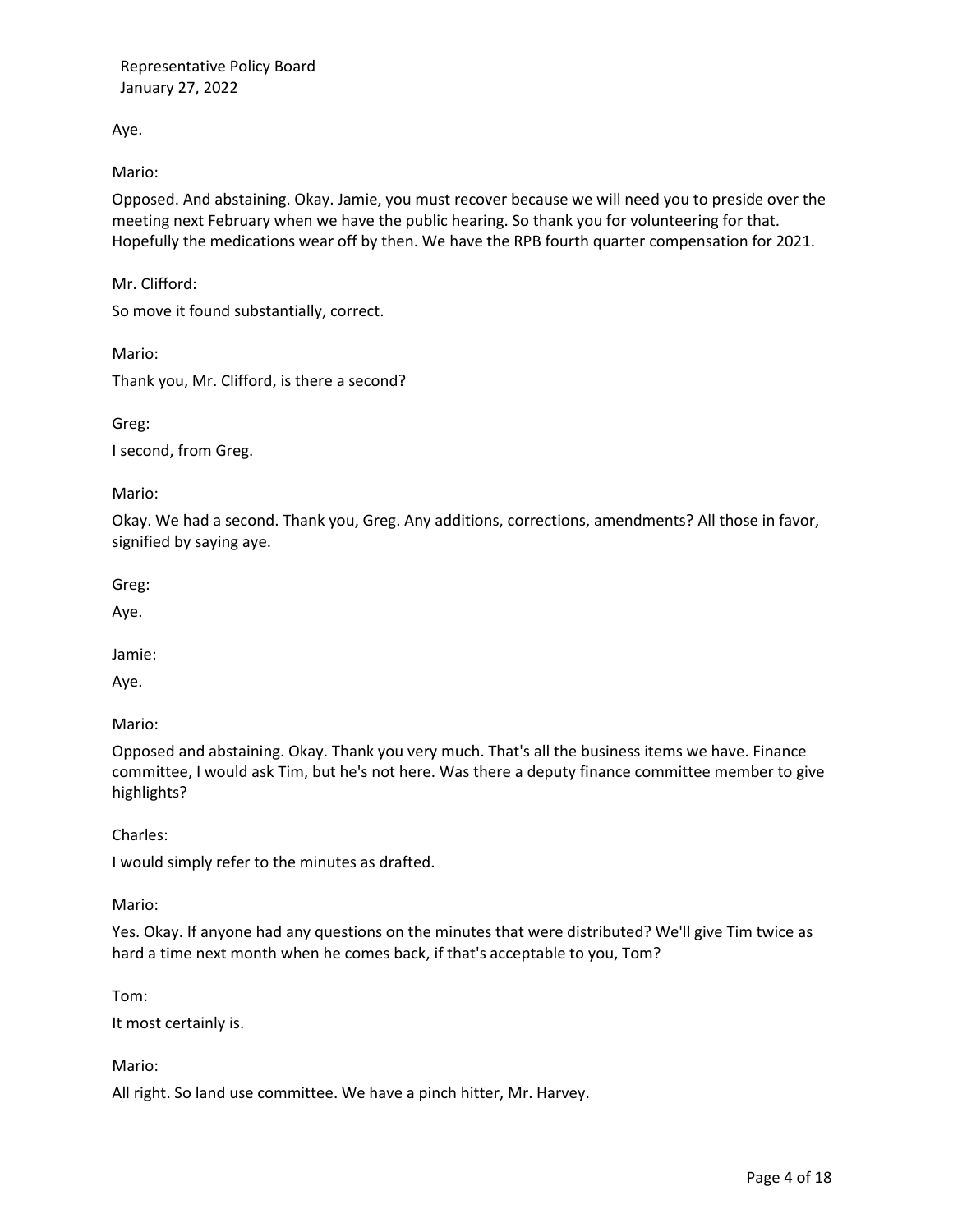Bob:

Yes, we do. We had our meeting on Wednesday, the 12th, and we had a nice presentation from Mr. Henley regarding the water Chestnut harvesting that happened over the summer. And some of their thoughts was believed that it's going to continue for a while. you'll probably hear some more updates regarding the water Chestnut harvest at Furnace pond. We also, John had the review of some of the properties and I'm going to leave the reservoir levels for Larry, I hope. But other than that, it was a very good meeting. And anyone has any questions.

Mario:

Thank you, Bob. Questions? All right. Thank you very much. We'll move on to consumer affairs committee and Steve, you've got a.

Steve: Yeah, Mario, Thanks.

Mario:

Yeah.

Steve:

Our committee met twice since our last meeting December and this past Monday. In December, Prim was at the meeting with his staff, Laura Gonzalez and Dana Bochan to update us on some customer service initiatives. The first thing we talked about was the continuous consumption alerts that are now going out. I was kind of surprised we had a thousand calls and a thousand letters, emails as well. That should go a long way toward helping customers quickly identify any issues and keeping those things from escalating. Good improvement there.

Steve:

Very significant improvement that they've been working on for a while is a customer escalation dashboard and that dashboard tracks type and source of the issues that they're working on. It tracks the dates to resolve it also tracks the town and the type of issue. All of that information and, and more that it collects helps them understand their own performance in terms of dealing with customer issues. It can help with training issues and if they feel that some issues have not been resolved as well as possible, they have the data to used to make improvements. This is a very significant tool and improvement kudos to them for doing this really excellent work.

## Steve:

Other customer initiatives, we've talked about include pipe-safe funneling options, now available. In December, they were expected to launch customer portal, mobile app for self-service for customers. And that time monthly billing was expected for January, which occurred, but we don't have much information yet on that. We also got a brief update on the customer information system, RFP process. At that point, they had made a lot of progress moving through the process and had gone out it down to four potential vendors and an application to the RPB is expected in February.

Steve: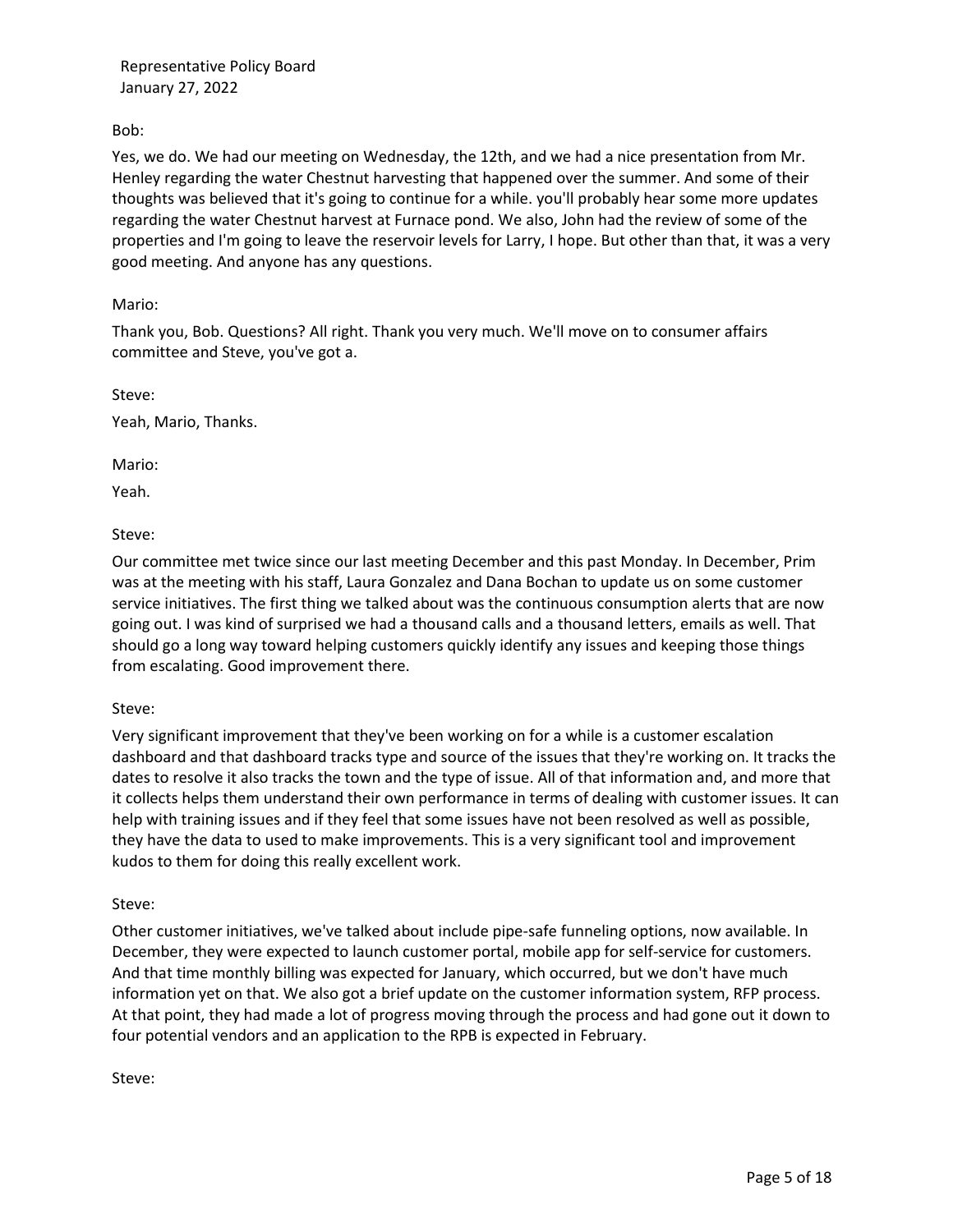In January, this past Monday at our meeting, Rochelle was there to present the same inform on build consumption that she gave to the finance committee. The info was for the years, 2018 to half a year, currently '22. And though it appears an overall downward trend continues of 1%;2021 was pretty much an anomaly because of the increase in residential sales, which is the biggest portion, due to the pandemic. Apparently that that has continued somewhat since pandemic has continued. '22 is a little questionable.

## Greg:

It all works for me.

### Steve:

And weather is also a variable that could change the shovel and a plot as well. There are no expected changes in wholesale water sales. And we talked a little bit too about the monthly billing and customer reactions to that. If you think about it, our quarterly billing, even out the bills for customers because the usage is primarily in the summer, early fall. Now customers are going to get a bill in January and it'll continue to go up. Although no one bill will be higher than the quarterly bill. For a while in the summer, they're going to get bills higher than they expect as a monthly bill, I think. We'll have to see how that all works out. Jeff, at both meetings report, no customer issues, which is a good situation. And we approved his budget for the coming year, which remains at the same level and anticipation of projects that the RPB works on. And our next meeting will be February 28th. That's the new...

### Mario:

Any questions for Steve. Okay. Thank you very much. Before we move on to David, part of what will be happening tonight is an update on solar. There was a question that was raised by the RPB and I asked that they prepare it as part of the authority management report, as opposed to having a separate big blown out presentation to answer kind of a question inquiry that you had. And we've talked about having a couple of more of these as we go down the road updates, specific topics as we move along. If you'd rather see the long, big PowerPoint presentation with all the slides, please let us know. We're just trying to make it a little bit more efficient for everyone here. And so with that, I will turn it over to David.

#### David:

All right. Thank you, Mario and members, a good evening all as well. We had a robust meeting this afternoon and we first met as the pension and benefits committee. So Suzanne would like to report on that.

#### Suzanne:

Hi everybody. And good evening. Can you hear me okay?

Mike:

Yep.

Brian:

Yes,

Greg: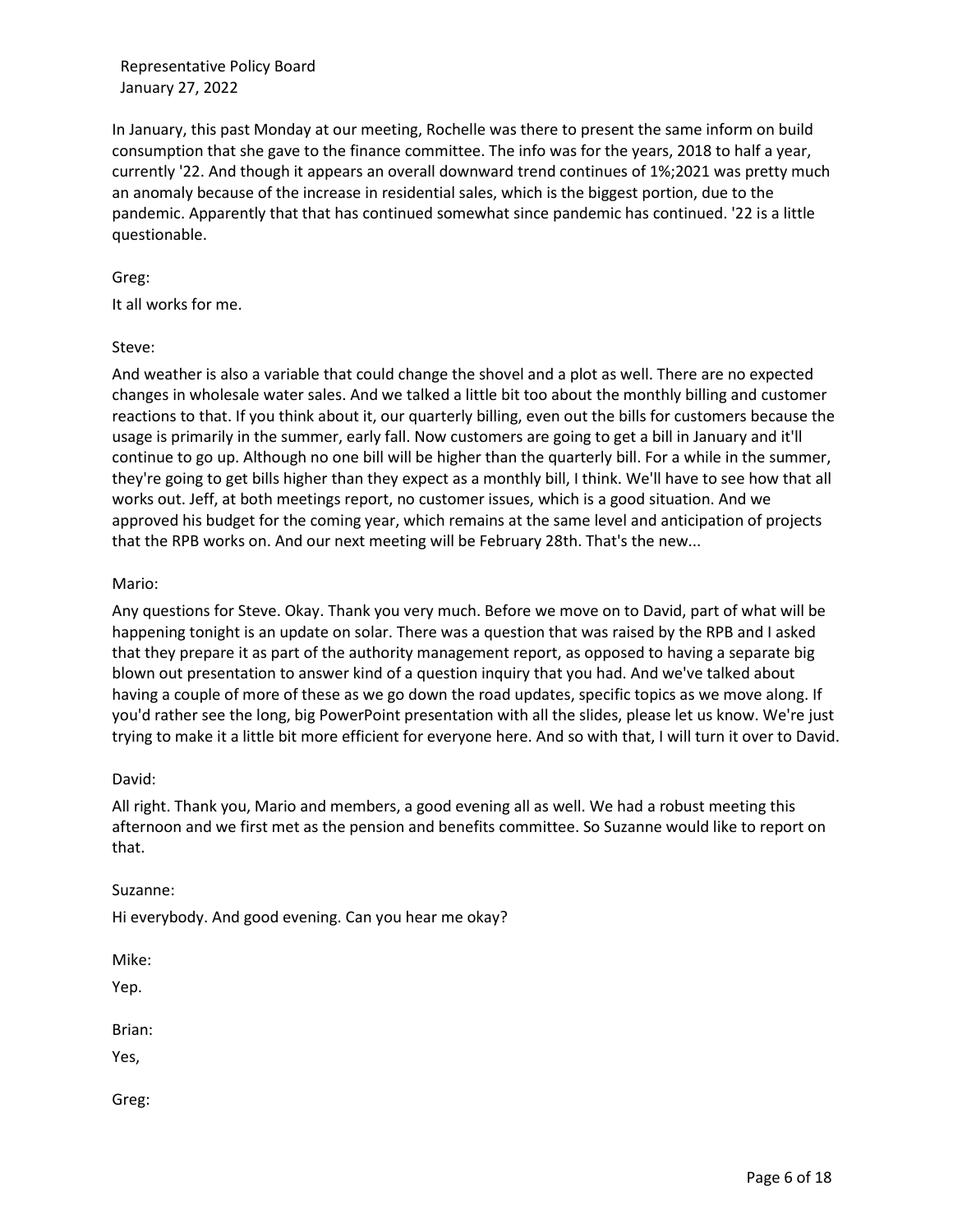Yes.

### Suzanne:

Great. Thanks. Very much. Morgan Stanley provided their mark commentary as they do every quarter and reviewed quarterly performance of the pension and viva plans. The return for the fourth quarter ended December 31st, 2021. And for the pension and Viva plans, we reported a 4.45%, which is 2.76% of percentages above more than the actual hour return for the quarter, which was 1.69%. And that's based on the 6.75% annual rate. Returns for the 12 month period from December 31st, 2020 to December 31st, 2021 were reported to be 11.43% or 4.68% points above the actual return for that same period of 6.75%.

## Suzanne:

Just keeping in mind that during the course of that period from January to May, when the percentage rate, the actual [inaudible 00:24:53] rate was changed, it was 7%. For the period, June 1st, 2021 through December 31st, 2021, which is the fiscal year to date. The return was reported to be 4.62% or 0.68 percentage points more than the actual aerial return for this period of 3.94%. Again, based on the 6.75% for that period. As a follow up to the 401k discussion at the last committee meeting, a resolution regarding the delegation of routine matters, and the committee receiving an annual 401k report was reviewed and subsequently approved by the authority board. That was really the business of the pension and benefit committee. Are there any questions?

Mario:

Thank you, Suzanne.

#### Suzanne:

Thank you, Mario. Good night, everybody coming back to you, David.

#### David:

Thank you. And we also met as the sole member of the Clear Bennett watershed fund, and we met with your old colleague, Brian Stone, who heads that group and at his, and the committee's recommendation, we appointed April Capon. The authorities recently hired public relations person to be a member of that board. It brings them up to 13 members, but Rob [inaudible 00:26:18] will be retiring when his term is up in April. Then it'll go back down to 12 members. They could have up to 15 members, but we thought she would be a great asset with, with her role with the authorities, similar to the way Kate used to be involved. Although now that she's not with the authority, she's still on that board as a public member, but so we appointed her... Pull up my agenda again. Then we also met as the compensation committee and Tony heads that so we'll ask for a report from him.

## Tony:

We did meet today and took up three issues. One was looking at the CEO's personal priorities for the coming year. Second was to look at all of the '22 strategic plan action initiatives, and to hear a presentation about the progress of the diversity, equity and inclusion program. All of those occurred, no changes were made in any of them. I think there's, you're going to hear a presentation, I think, in the coming months from the diversity group. I'll leave it at that the others were occurring in executive session. Thank you.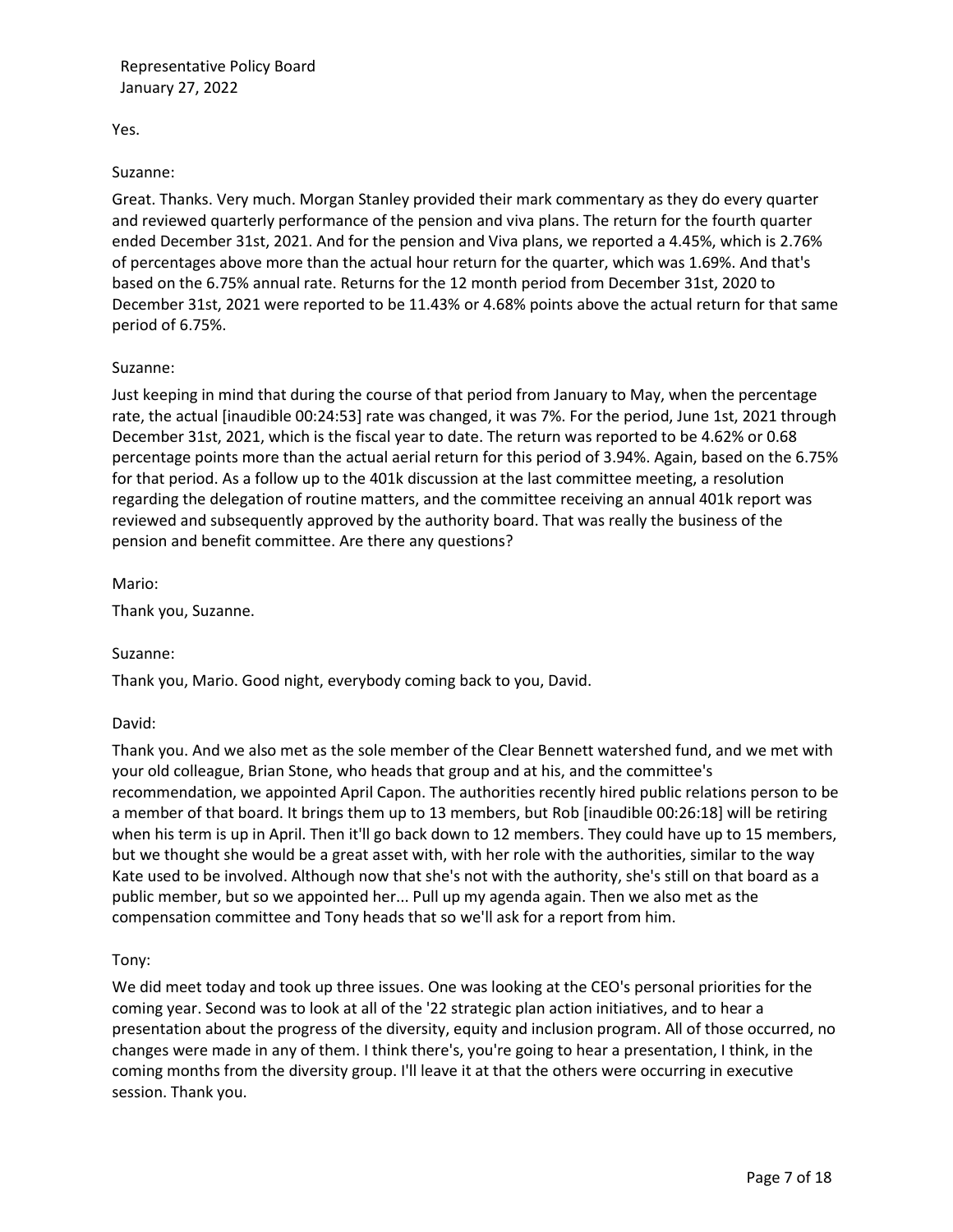David: Thank you, Tony. Any questions for Tony?

Tony: All right, Mike. I can't answer them.

# David:

Well, you answered every question that was asked Tony good job. And now we'll move on to the business end of things, which we'll include that solar update. We'll ask our president, Larry to give his [inaudible 00:28:04] to give his report. I see you are having some volume issues, but he's not on mute. Now we hear you, Larry.

## Larry:

Okay. Sorry about that. Anyway. Good evening, Mr. Ricozzi. Good evening, everyone. Thank you. And before I do the business results, I'll ask Paul Joseph, who is our interim VP of HR to provide a COVID update as we've had some activity since the December meeting, Paul.

### Paul:

Okay. Okay. Thank you, Larry. I just want to fill you in as of Monday, we had 64 confirmed cases and this is an increase of 21 cases since the last reporting period. Omicron is still an issue and we're closely watching it. There's a COVID committee meeting tomorrow at nine. Our vaccination rate has increased, however, from 81 to 85%, and we're hoping to continue to get that number to go up. Mask mandate remains in effect for all indoor locations, both at 90 Sergeant and at the treatment plants. We've been very vigilant about cleaning every Saturday. We do electrostatic spraying, again, both at 90 Sergeant and at the plants. There's a daily midday sanitizing of common areas at 90 Sergeant, including doors handles and tables every day.

#### Paul:

Currently, as of yesterday, I didn't check today's rate; the kinetic COVID positivity rate is 11.36, which is still very high. We will watch that and continue to monitor that. At present, we have current employees are working remotely until February 4th and we'll make a determination on the 2nd, informing them whether or not we'll continue working from home or return to the office.

Larry:

Any questions of Paul on the COVID update?

## Steve:

Right? This is Steve. Just curious about the number of people. It's not just an number, but has that been significant in terms of operations and who was out or sort of quarantined

#### Paul:

Because we have so many people working for home, we've been able to continue to operate without major interruption.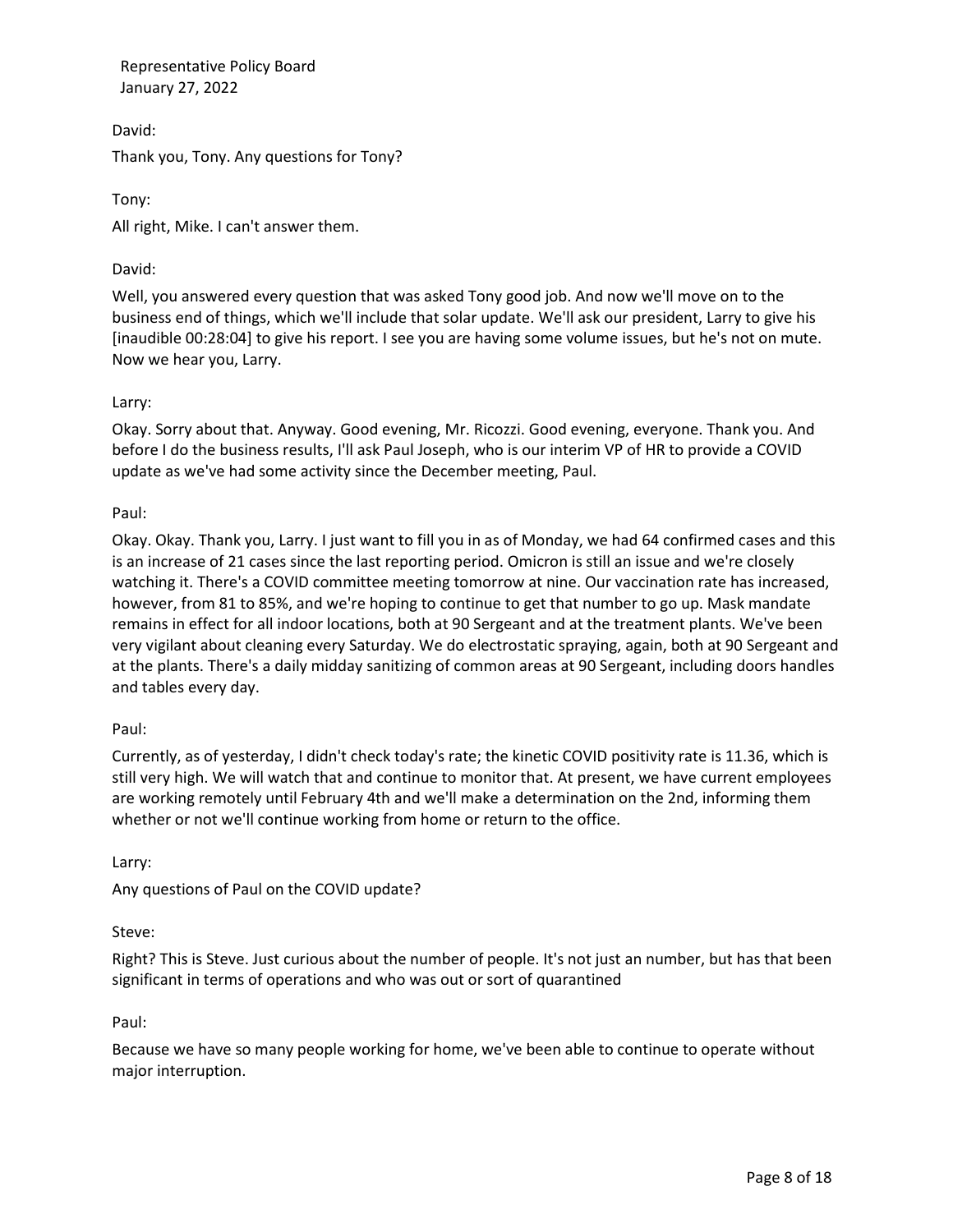Steve:

Have you had anybody in the power plants, in the processing plants come down with it?

## Paul:

I don't know.

### Larry:

We've had a few Steve, but they self-quarantined and then they came back to work. That has an impacted the water treatment facilities.

### Steve:

Okay, good. Thank you.

### David:

Okay. Critical operations have been able to be maintained with safe levels of staff.

### Larry:

Okay. In terms of the financial report, after seven months of action results through December 31st, our operating revenues are over budget by about \$265,000. And that's due to our commercial revenues and other proprietary revenues being over budget by \$376,000; offset by water revenues being under budget by about a hundred at \$11,000. Operating and maintenance expenses are about \$2.7 million under budget. That's the good news. And when you do all the pluses and the minuses, we're projecting coverage of 116% with no shortfall. As you recall, we had originally budgeted about \$922,000 in terms of a shortfall to close out the fiscal year. This projection does include the rate application, including depreciation and the bond pricing. The projection also reflects an estimated one time only impact associated with the big bang conversion to monthly bill, as well as lower than anticipated pilot. A reduction in the fiscal '22 debt service payments, which is primarily due to DWSRF financing and higher than fiscal year build consumption.

#### Larry:

That all said due to the pandemic still lingering in the state and us and reaching 13%, as Paul said, there is uncertainty regarding the short and long term financial impacts of the variant of the pandemic and its in variant, including employment levels and the customers' ability to pay. Now for the highlight as of January 18th, Raw Water Storage was 86% compared to a long-term average of 77% for this time of the year.

David:

We got plenty of water,

Larry:

We got plenty of water. everybody go out and use it, turn on your sprinklers.

Jamie:

That's my [inaudible 00:34:06]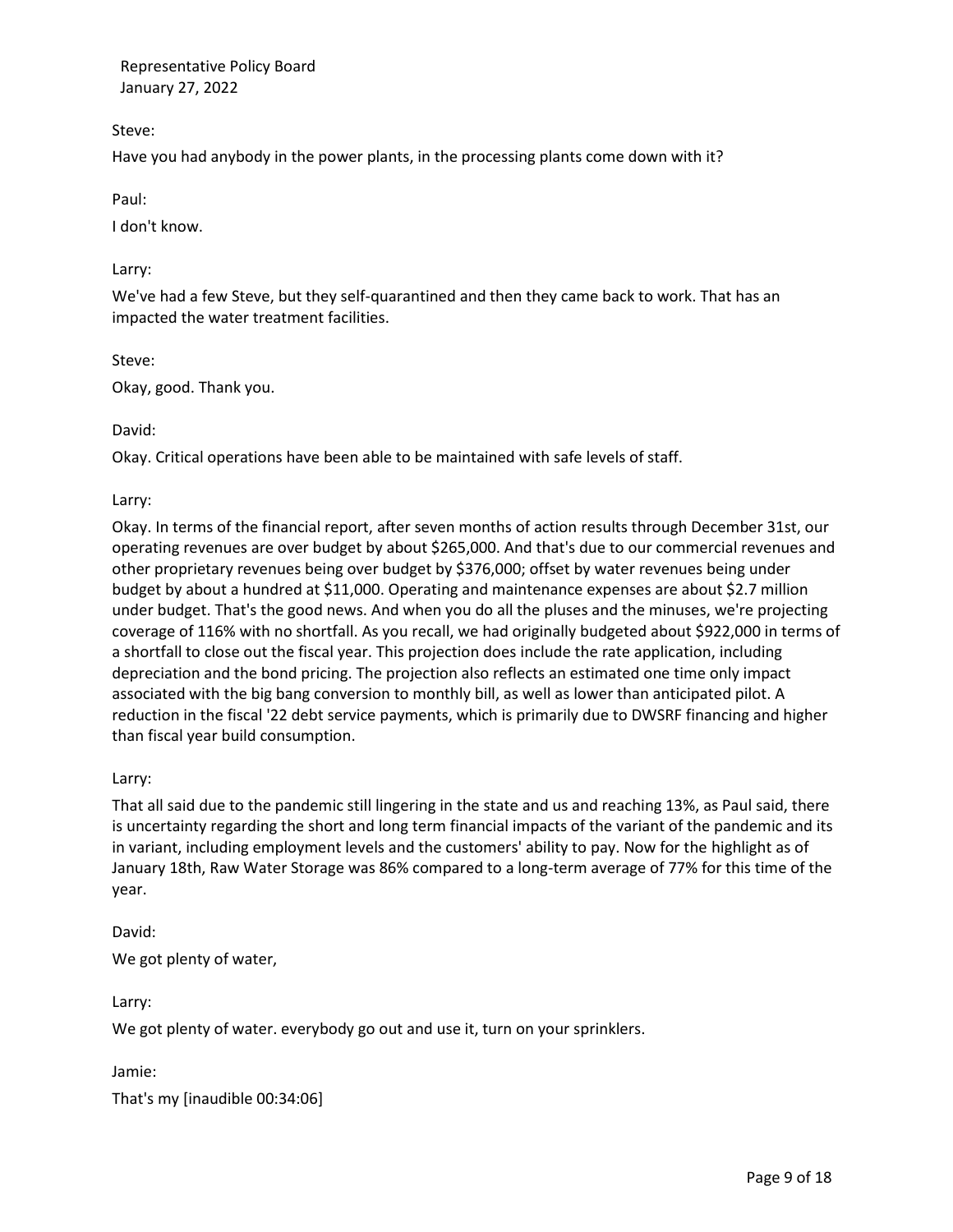Mike: Won't need them tomorrow, Saturday.

Larry:

That's right. Anyway, that concludes my report. And thank you very much.

Mario:

Thank you, Larry.

Jamie:

Larry, this is Jamie. I want to commend you on your hiring practices and planning practices with all the transitions that we had with serious leaders on your team, retiring or leaving for whatever reason. You managed to bring on what appears to be a really solid placement team and kudos to you and your group for handling that so well.

## Larry:

Well thank you very much, Jamie. I do appreciate that. Team's done a great job coalescing and supporting one another, I might add. We were fortunate to find Paul as an interim Vice President of HR and he stepped in and we haven't missed a beat there. Of course, Sunny you've met as our VP of engineering and environmental services. He is certainly doing a great job of stepping in and taking over for Ted and is busy getting up to speed on all the different initiatives that are going on in the organization. Thank you very much. Hopefully I'll soon be able to announce a replacement for the HR VP as well.

## Jamie:

Well, I mean with Rochelle's, I guess we'll say reassignment, she's done tremendous. With Beth's departure, you really had a lot going on and you've managed to handle it with seamlessly.

## Larry:

Thank you. It's all due to great teamwork. I'll tell you couldn't be done without it. If there's no other questions, I'm going to have Amy Velazquez, who is in her capacity of heading up our solar energy work with other alternative evaluations. She's going to give a quick flyover of the solar update. Give you a little bit of background on, on the project itself at the Hamden well field and then a little bit of an outlook. Amy I'll turn it over to you.

## Amy:

Great. Thank you, Larry. I'm always happy to talk about solar. It would be a great way for us to reduce our costs if you want to advance the slide, Jennifer. This is a picture of the North Sleeping Giant Solar Array. Next slide. The Solar Array began operation in 2015, it's approximately a one Megawatt Solar Array covers approximately five acres. We built it on land that wasn't prime forest. It was already disturbed and primarily covered in invasive. We constructed it through a power purchase agreement. Basically, we pay the solar provider per kilowatt hours. In 2015, its first year of operation, it produced about 1.4 megawatts which amounted to about 108% of the sites' energy use. Next slide. I don't know how well you guys can see this, but this gives a summary of our savings from 2018 to 2021.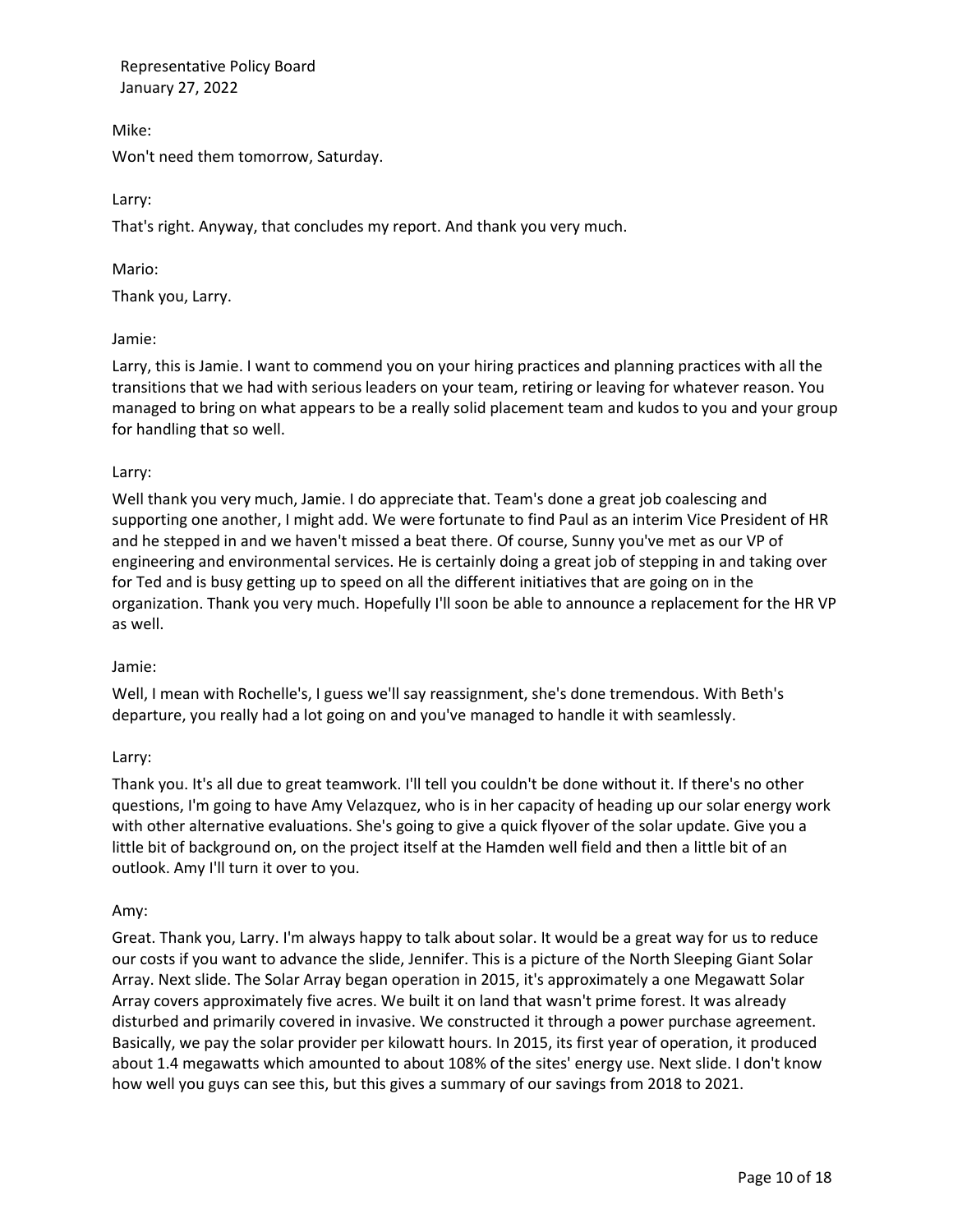## Steve:

Amy, this is Steve. Why has that been dropping each, was it each year there?

## Amy:

The big peak in 2019 is because UIs rate went up. There was a bigger difference between what we were paying for the PPA and what UI. There was additional savings. The rate dropped in 2019. Then at the end of 2019, beginning of 20, we went out to bid for electricity and we got a good rate. It's not that it's producing less, it's that we're in a more advantageous position with our electricity contract. It makes the savings looks like they're lower, but between 2018 and November 2021, we saved approximately \$170,000.

## Mr. Clifford:

Thank you.

## Jamie:

Yeah. It might be helpful to see the graphic of maybe expenditure for electricity that might reflect better the cost versus this.

### Amy:

Okay. Okay. And get that for you guys.

### Amy:

Let's see. We are averaging six to seven months with no generation or transmission charges for the array. Which I think is, is pretty good with the weather we've been having the last several years, if you want to go to the next slide. I know somebody asked a question about where we were with virtual net metering. To give you a summary, what we have right now with the solar array is net metering. It's basically each month, they look at what we've used versus what we sent out to the grid. And if there's a surplus, we bank that and then use that bank later in the year when we don't have as much production. Virtual net metering would be if say we built a solar array and 90 Sergeant drive wanted to use that electricity to offset lake, the large electricity.

## Amy:

That program restricted to the state agricultural and municipal customers, Lori Vitagliano has been working since 2011 to try to get us included as a political subdivision. CWWA has also worked to get private and public water utilities added. Unfortunately, we have not been successful. And I think it's likely that we will not be successful simply because we're the only political subdivision. We don't have other people lobbying for us against the utilities. But if you want to go to the next slide.

## Amy:

So even though we don't have virtual net metering, we can still get savings. We're evaluating several of the water treatment sites for installing rooftop solar. We've got a couple sites where we're looking at ground Mount solar. I'm working with a team from across the RWA, from finance to engineering, to operations, to try to pick the best site to determine moving forward. The other thing is UI the utilities in general have a new program for solar. You can either do, a netting tariff where basically it's similar to north sleeping giant, where the energy from the solar array offsets your electricity use on site, but you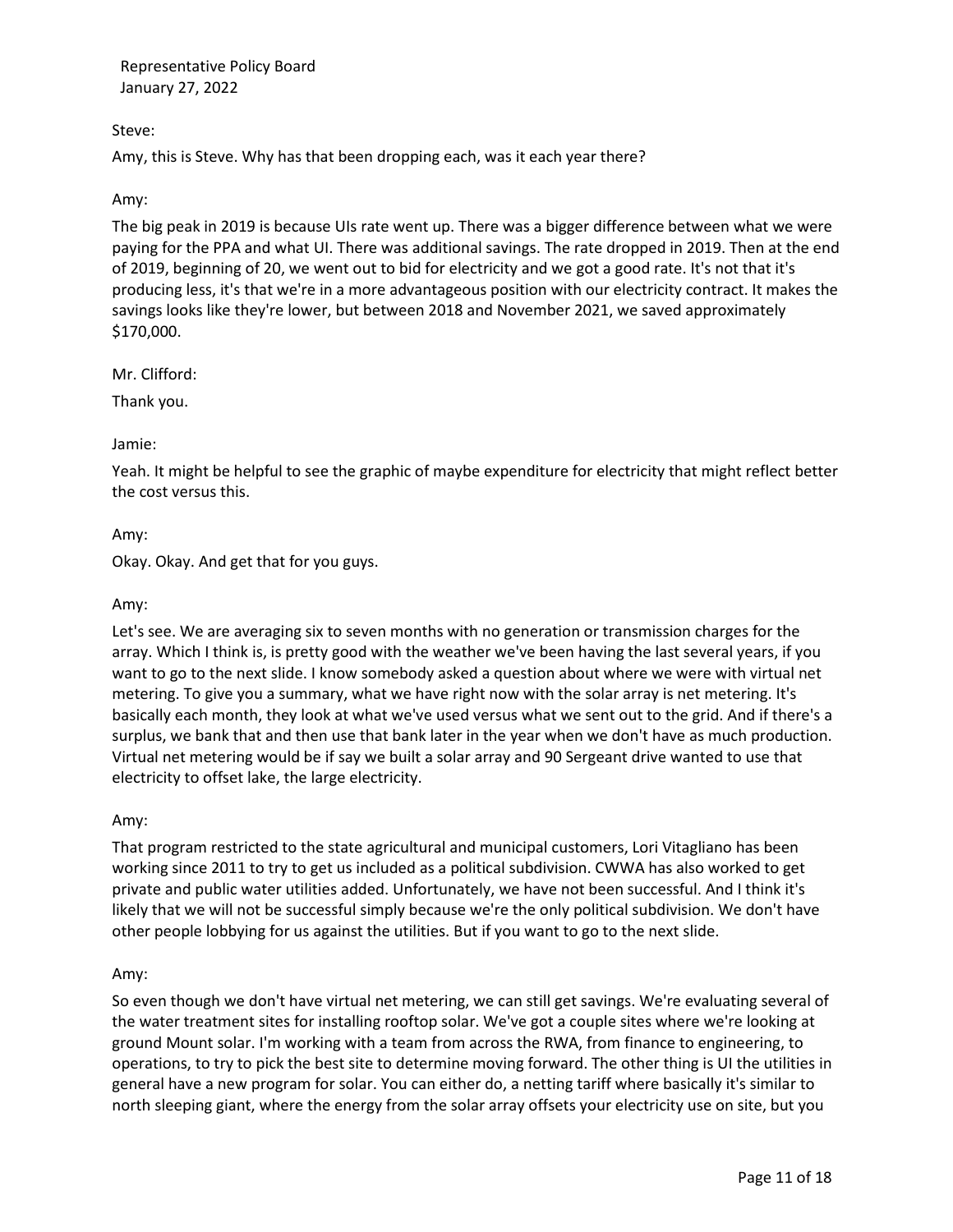get a per kilowatt hour credit versus right now you get straight, sorry, let me say that again. The future one, you would get a dollar credit based on the kilowatt hours. Whereas right now we get straight kilowatt hours.

## Amy:

If we've taken from the grid 5,000 and we've put in a thousand, we only pay for 4,000. Whereas the future program they'll convert it with the cost per kilowatt hour and give us a dollar program, a dollar benefit. That's the netting tariff. There's also the buy all program where basically you install a solar array and all of the electricity goes to the grid and you simply get a check. Right now we're looking at which of those two programs would be most beneficial as well as, the best way to finance these programs. Cause we know that the capital budget is tight for the next couple years. We don't want to try to throw a million dollar solar array on top of it. If you want to go to the next slide. I think I covered a lot of it already.

Charles:

Excuse me, excuse me.

Amy:

Yes.

#### Charles:

You know, any sites that would be ground level. I would hope that it would come before the land use committee. I mean...

Amy:

Yes...

Charles:

We discussed this a long time ago. I mean, it would be kind of disturbing to see like 10 acres of forest.

Amy:

No, we're not looking at anything like that. The ones we're looking at the largest one is like 0.7 megawatts. It's slightly smaller than an acre and I think it's actually going to get reduced in size. The other one we're looking at are like 0.2 acres.

Charles:

I'm not totally against it. I'm just saying...

Amy:

Yes.

Charles:

As the long that, when we we're at lake Salt. One year I said, "well, look at those trees over there. Now imagine 10 acres of totally cleared a solar panels there."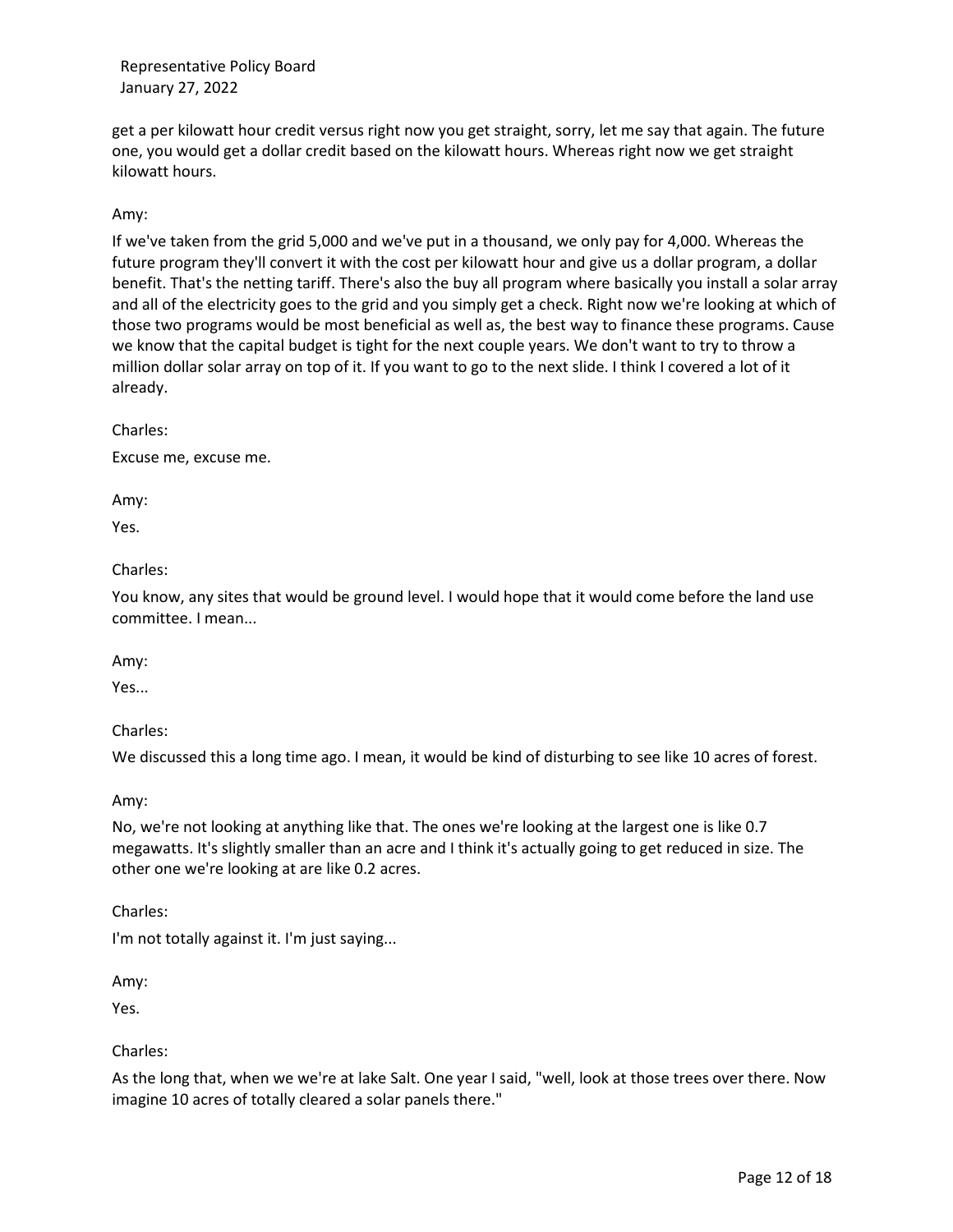Amy:

Yeah. no, that's not what we're planning.

Charles:

Okay.

Amy:

All the areas we're looking at are disturbed, basically they're grass and we mow them.

Charles:

That's right. Okay. Gotcha. Like I said, I'm not totally against it. I just...

Amy:

Right.

Charles:

Would come before the land use committee and our board.

Amy:

Yeah. There is the modification to the renewable energy project procedure. We did get an exemption for rooftops and very small solar with a caveat that we at least present to the land use committee and let them know what we're doing.

Charles:

Thank you.

Amy:

Okay.

J.J.:

I'd like to... this is Jay Jaser from Orange that you referred to \$170,000 that we, how did you say that?

Amy:

It would save generation charges.

J.J.:

It would save.

Amy: Basically, it's a voided costs.

J.J.:

Yeah. Would that then equate to the fact that it would have reduced our UI billings?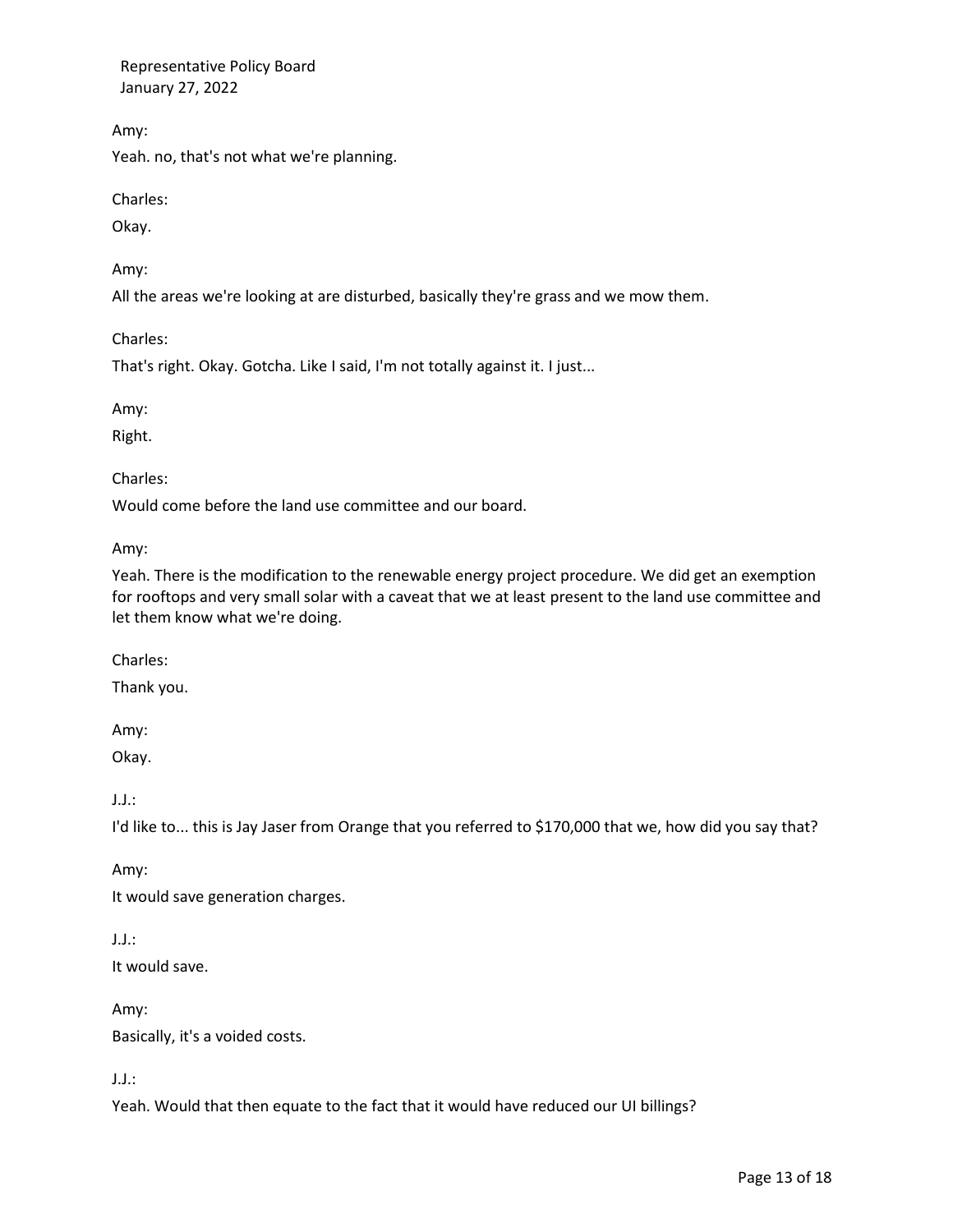Amy:

Yes.

J.J.: [inaudible 00:45:05].

Amy:

Yep.

J.J.: Okay. All right. Thank you.

Amy: You're welcome.

Jamie: And Amy have we broken can even yet?

J.J.: I'm sorry? [crosstalk 00:45:17]

Amy:

Because we're doing it through the PPA, it's a 20 year contract, but each year we've seen savings. To me that would say we've more than broken even

J.J.:

Very good. Yes. Thank you.

Steve:

Amy, this is Steve again and I have two questions.

Amy:

Yeah.

Steve:

Do you have to be ,sort of, purchasing electricity at a particular site to have a solar array where you could put it into the grid and get a check for it?

Amy:

My understanding is yes. You cannot put it on sites that don't have electricity usage.

Steve:

Okay.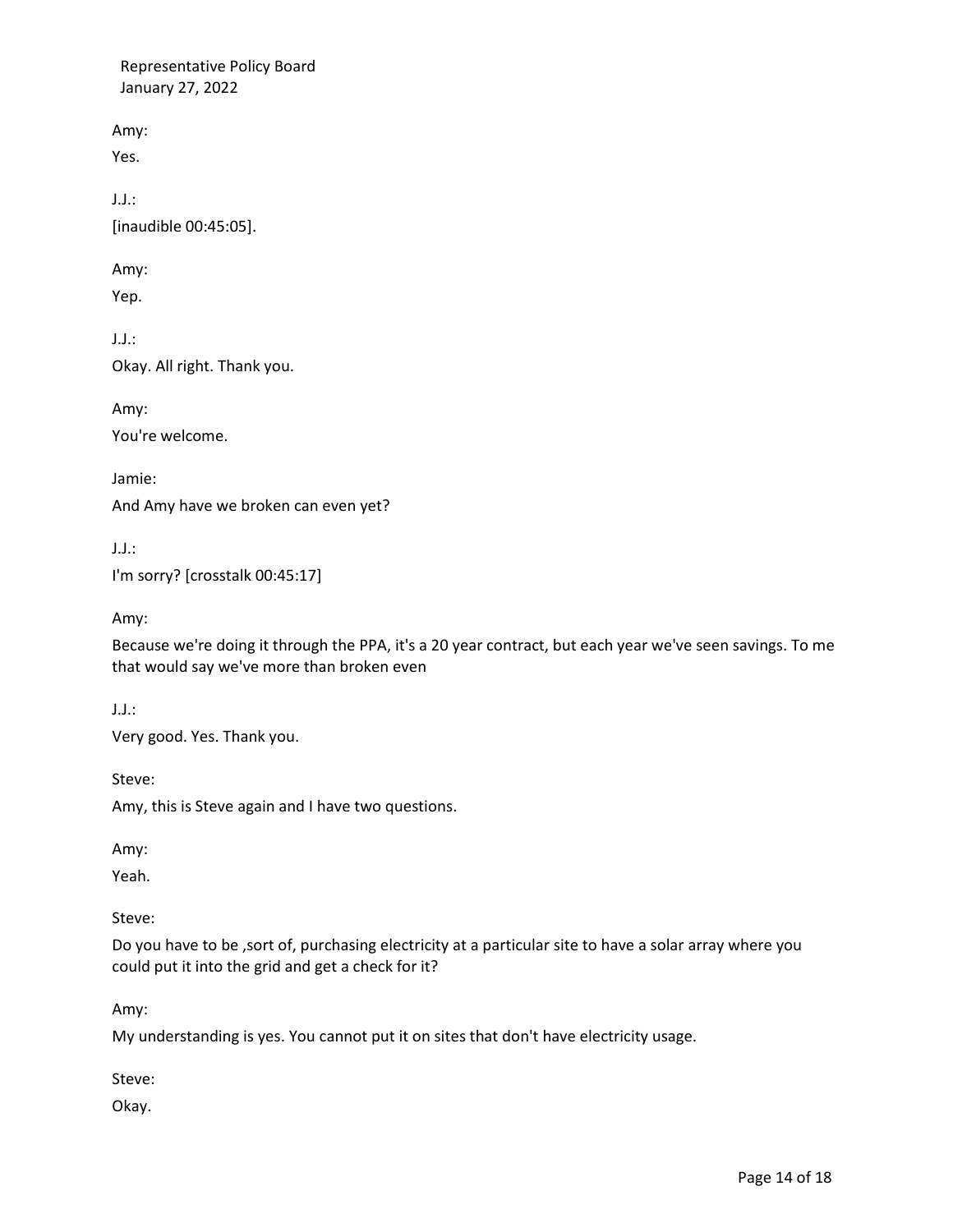## Amy:

It does kind of limit things. I think you're also restricted in size. You can't over build the array to try to get straight revenue. If you're using a hundred megawatts a year, then it limits your size.

### Steve:

Yeah. You would think they'd encourage or we'd wanting to generate electricity...

Amy:

The utilities are a very powerful lobby and they are for profit companies.

### Steve:

The other question was, do you see a trend toward reduction in size of panels that might produce the same amount?

### Amy:

Yes. Because we actually looked at putting a solar array at Lake Gaillard a couple years ago and it covered a very large portion of the property and it was one megawatt. We're now looking at covering a fairly small portion of the property and it's 0.7 megawatts. I think the efficiency of the panels has increased dramatically.

Steve:

Great. Thank you.

Bob:

Amy, Bob Harvey. I don't know if now's a good time, but I know when we were looking to do the project earlier in Branford.

Amy:

Yep.

Bob:

The DEP came back and said that the solar arrays could not be on class one or two properties. Have they changed that?

Amy:

You need DPH approval to put them on class one or two property, whereas you don't need approval for class three.

Bob:

Is that where we're looking to put these new arrays in class three?

Amy: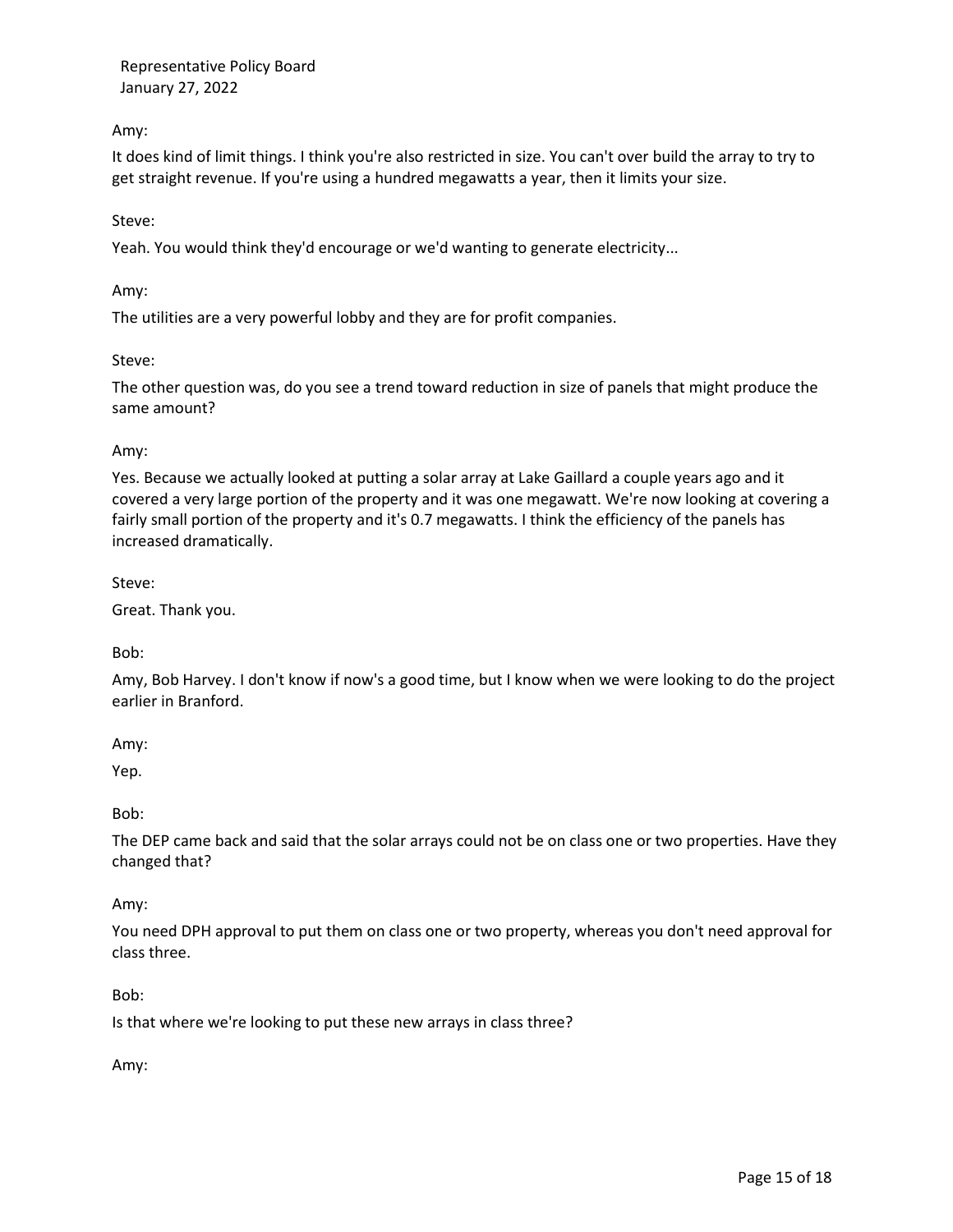One of them is class three. DPH doesn't care if you put them on a roof, we would notify them in that situation, but they don't give approval because you're not disturbing the land. There is two sites we're looking at that are class one or two, but because it's already disturbed area, I think DPH would give its approval.

Bob:

Okay. That's interesting to hear. Cause I know before they were worried about possible PFAS leaking out of the arrays.

Amy:

Yes they were. When we went through the process a couple years ago, we had gotten it to the point where they would've given their approval for the project. We had eased their worries regarding PFAS with the data we provided them. We just happened... Our W.A. decided not to move forward with the project.

Bob:

Okay. Now how about efficiencies of what's up there we're presently using? Are the efficiencies starting to roll off? It's been there for six years.

Amy:

I think it's estimated that it loses 0.5% efficiency per year. You will get some drop off, but it's not a huge amount.

Bob:

Okay. That's interesting.

Amy:

Yeah.

Bob:

Thank you.

Amy:

No problem. Is there any other questions? All right, Larry, I guess I'll turn it back to you.

Larry:

Thank you very much for the update.

Amy:

No problem.

Larry:

Thanks Amy. For the update. Appreciate it. And if there are no further questions that concludes management's report for the evening.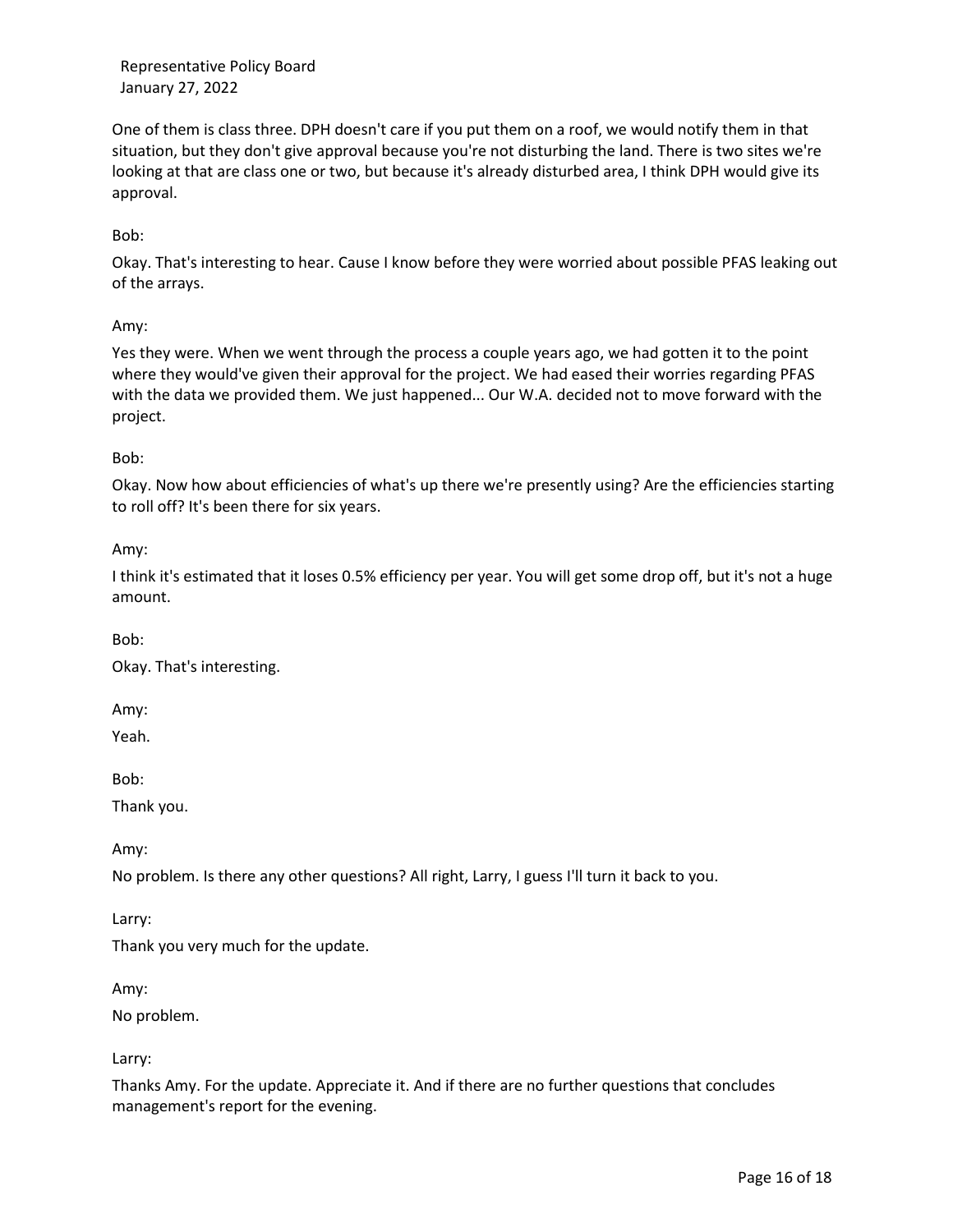Bob:

Larry, Bob Harvey.

Larry:

Yes?

Bob:

Where do we stand on the prospect dam.

Larry:

That I don't have at the top of my head. Maybe Sunny might know that.

## Sunny:

Yeah, at this point of time, we are evaluating options on the dam itself. We are at 45% design and the cost that is coming in is on the higher side because we have a few copper dams up stream of it, as well as some design options of ground in the stone phase of the existing plant that's there. We have gone back to both, I would say the engineers of record as well as the value engineering firm to look at further options. And we are also in discussions with a few other, I would say consultants who have been in this industry for almost even 30, 35 years to find the best practices. So we can adopt those to find the solution that meets the design criteria.

## Sunny:

I as well as, taking it to account the cost considerations to develop a very cost effective program. We are moving the design along while we are considering alternatives to see whether there could be some other done. I would say some kind of a dam upstream, which will actually provide the same sense of; I would say the design while at the same time, not undergoing, I would say doing full fledged grouting of the face because that's where the additional cost is coming in. It's an ongoing process, I think, in the next week or so, we are going to have more meetings and we are evaluating further options.

## Bob:

Okay. Because I keep getting some questions and I don't have answers. Thank you for the update. And I'd like to be kept abreast of what's happening.

## Sunny:

Absolutely. Bob, any particular questions that you're looking for? I mean, I can probably would say go into it. If you have any particular questions that if you have something you can shoot an email or if you have, I would say, if you want to meet up or I would say, give me a call later on too. We can catch for sure.

Bob: Yeah. Thank you very much.

| Sunny: |              |
|--------|--------------|
|        | Yep. Thanks. |